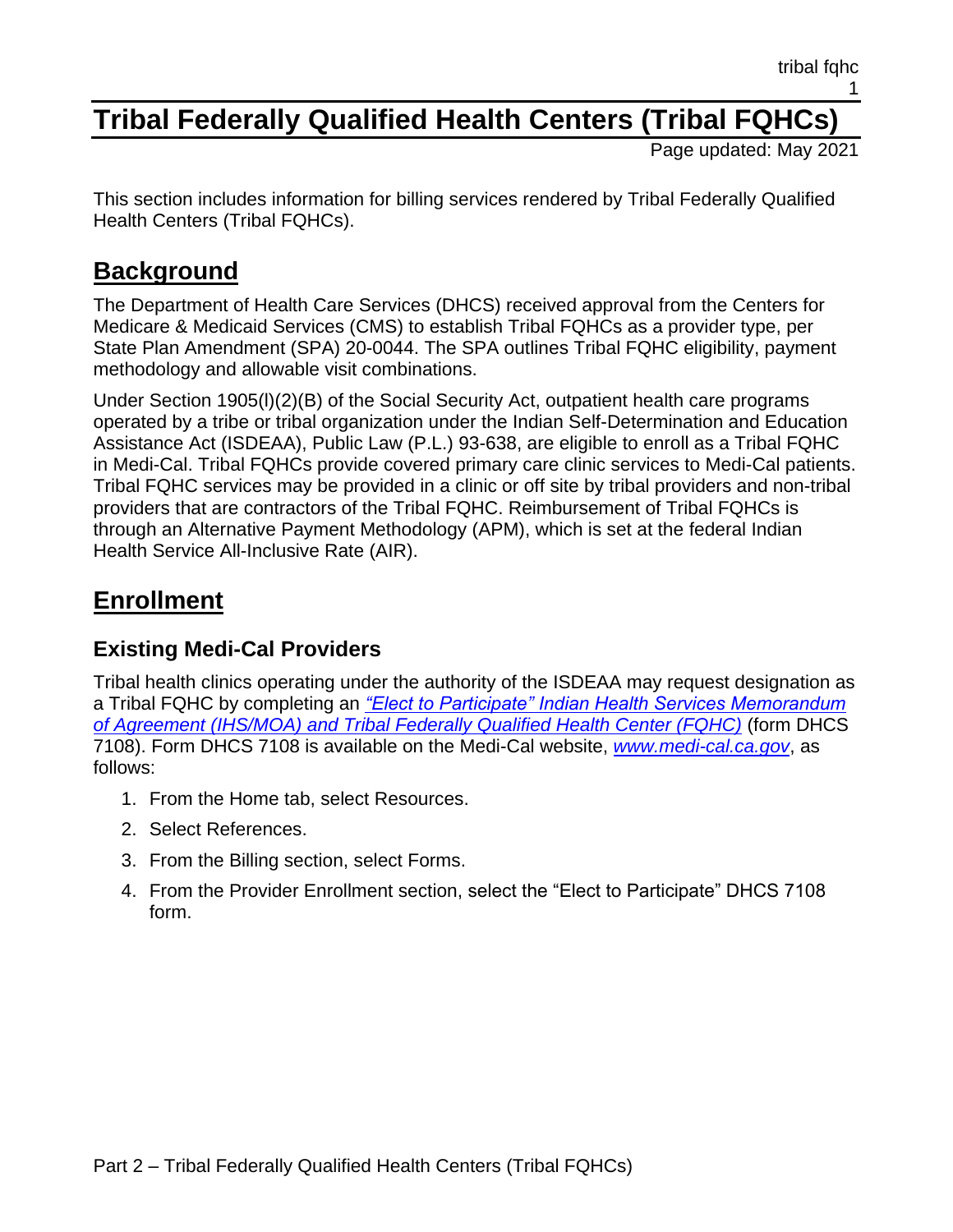### **New Medi-Cal Providers**

Eligible tribal health programs requesting initial enrollment in the Medi-Cal program as a Tribal FQHC must apply through the DHCS Provider Application and Validation (PAVE) system and complete form DHCS 7108. To be eligible to enroll as a Tribal FQHC provider, the health programs must be operated by a tribe or a tribal organization under P.L. 93-638. Providers may contact the DHCS Provider Enrollment Division (PED) at (916) 323-1945 or visit the DHCS PAVE website at *<https://www.dhcs.ca.gov/provgovpart/Pages/PAVE.aspx>* for all applicable enrollment forms.

# **Visit Defined**

A Tribal FQHC clinic encounter (visit) is defined as a face-to-face encounter between a tribal clinic patient and the health professional of the clinic. Refer to "Tribal FQHC Services Available" in this section for allowable services.

### **Reimbursement**

Tribal FQHCs may be reimbursed for up to three visits per day, per recipient, in any combination of three different medical, mental health, dental and ambulatory services listed in the "Tribal FQHC Services Available" section in this manual. Reimbursement for services provided outside the clinic facility by clinic providers and contracted providers is allowable.

Tribal FQHC reimbursement is based on Alternative Payment Methodology (APM).

**Note:** The APM is set at the federal AIR. For Managed Care Plan reimbursement requirements, please see All Plan Letter (APL) 21-008.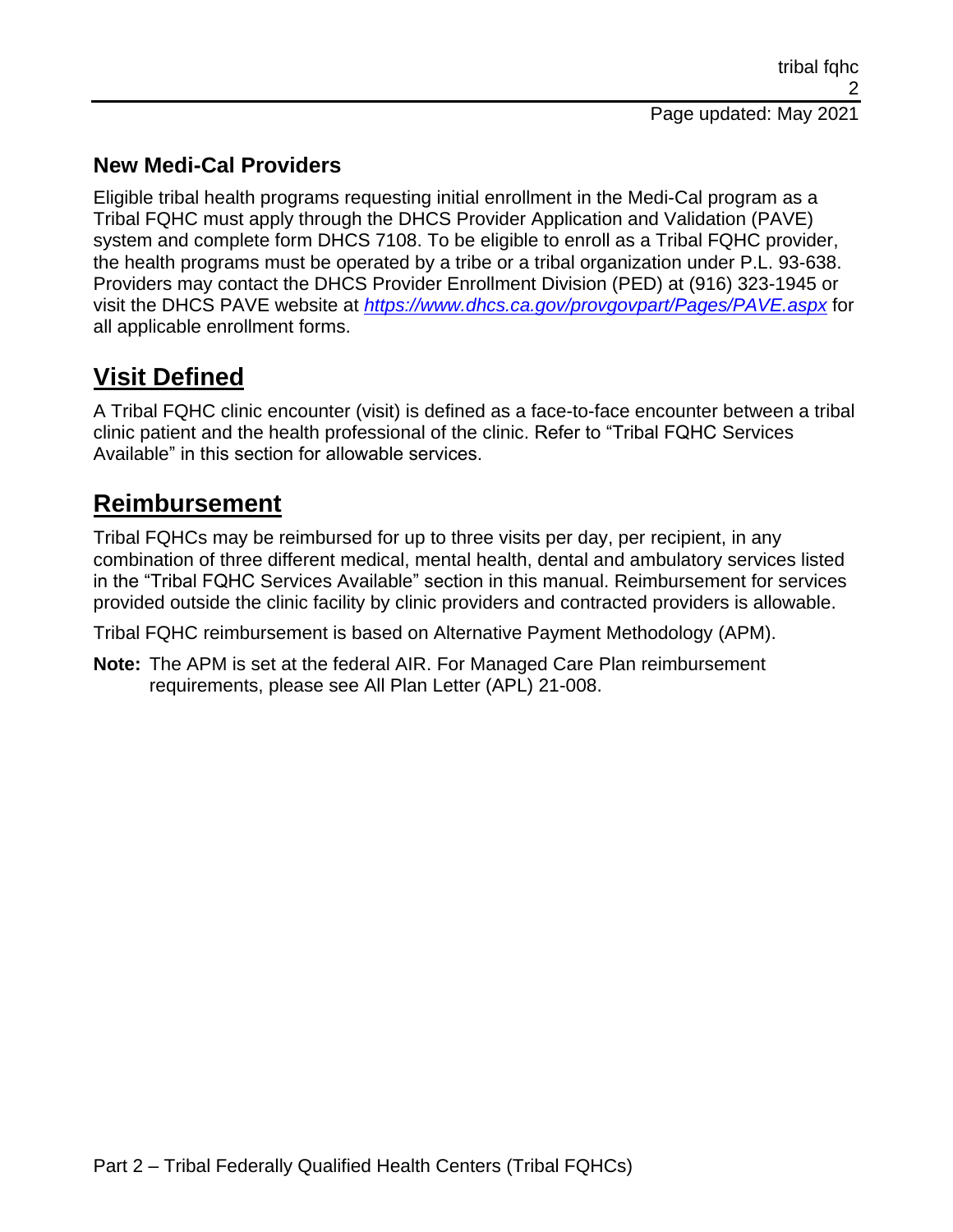tribal fqhc 3

Page updated: May 2021

# **Tribal FQHC Services Available**

Tribal FQHCs may bill for the following services.

### **Medical Services**

- Physician/specialist services
- Physician assistant services
- Nurse practitioner services
- Certified nurse midwife services
- Visiting nurse services (as defined in Code of Federal Regulations [CFR], Title 42, Section 405.2416)
- Comprehensive Perinatal Services Program (CPSP) services as described in the *[Pregnancy: Comprehensive Perinatal](https://files.medi-cal.ca.gov/pubsdoco/publications/masters-mtp/part2/pregcom.pdf) Services Program (CPSP)* section in the appropriate Part 2 manual, if the clinic has an approved application on file with the [California Department of Public Health \(CDPH\), Maternal, Child and Adolescent](https://www.cdph.ca.gov/programs/cfh/DMCAH/Pages/Default.aspx)  [Health \(MCAH\) Division.](https://www.cdph.ca.gov/programs/cfh/DMCAH/Pages/Default.aspx)

#### **Mental Health Services**

- Licensed clinical social worker services
- Marriage and family therapist services
- Clinical psychologist services

### **Ambulatory Services**

- Acupuncture services (subject to CCR, Title 22, Section 51309)
- Physical therapy
- Occupational therapy (subject to CCR, Title 22, Section 51309)
- Speech pathology (subject to CCR, Title 22, Section 51309)
- Audiology (subject to CCR, Title 22, Section 51309)
- Chiropractor services (a doctor of chiropractic authorized to practice chiropractics by the state and who is acting within the scope of his/her license. Subject to CCR, Title 22, Section 51309)
- Optometry (a doctor of optometry authorized to practice optometry by the state and who is acting within the scope of his/her license)
- Podiatry (a doctor of podiatry authorized to practice podiatric medicine by the state and who is acting within the scope of his/her license)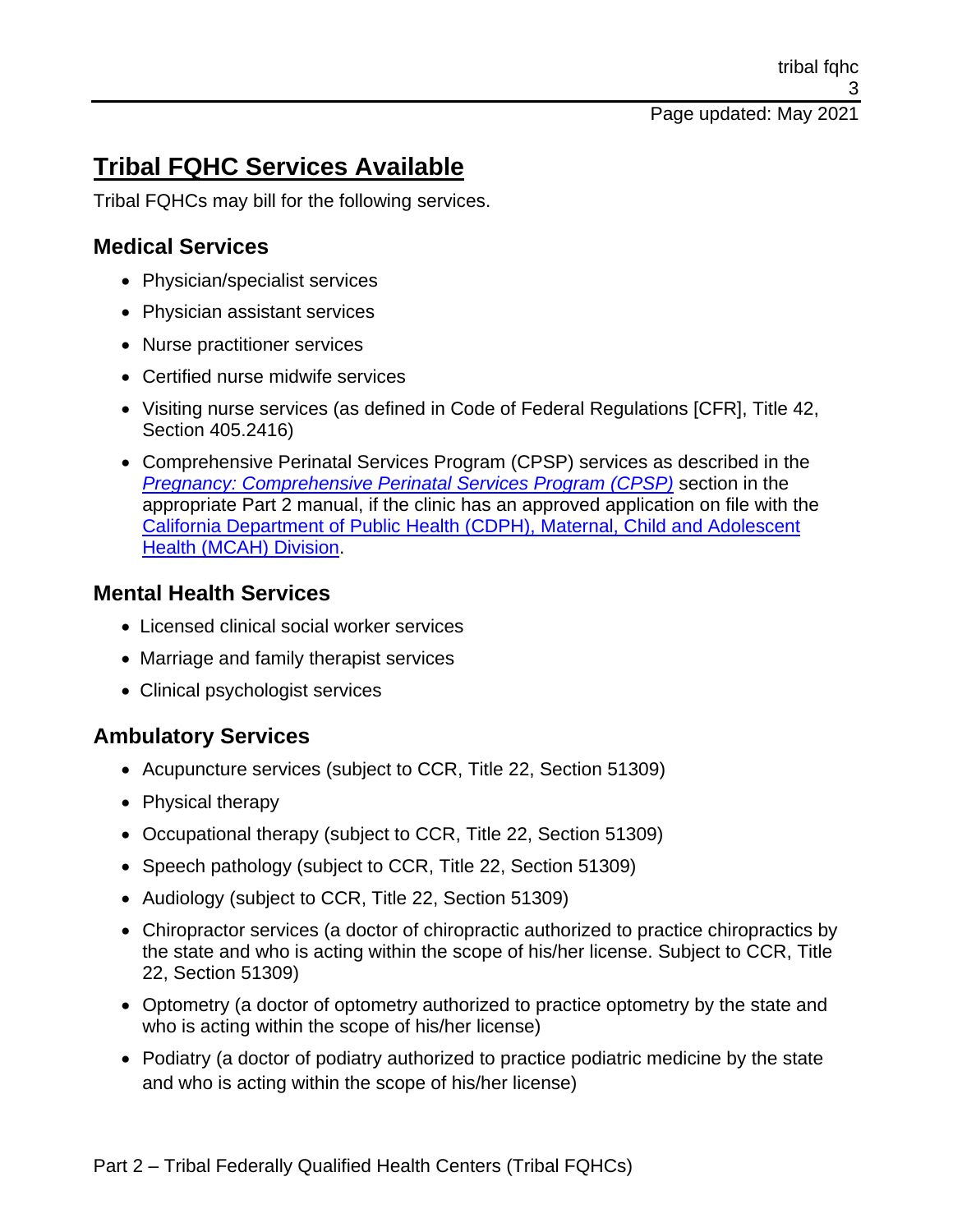### **Dental Services**

- Dental services (when performed by a doctor of dental surgery authorized to practice dentistry by the state and who is acting within the scope of his/her license)
- Dental hygienist services

# **Tribal FQHC Physician Defined**

The inclusion of a professional category within the term "physician" is for the purpose of defining the professionals whose services are reimbursable on a per-visit basis, and not for the purpose of defining the types of services that these professionals may render during a visit. The allowable service types and applicable designations are listed under the "Tribal FQHC Services Available" heading in this section.

The following providers are defined as "physicians":

- A physician or osteopath authorized to practice medicine and surgery by the state and who is acting within the scope of his/her license
- A doctor of podiatry authorized to practice podiatric medicine by the state and who is acting within the scope of his/her license
- A doctor of optometry authorized to practice optometry by the state and who is acting within the scope of his/her license
- A doctor of chiropractic authorized to practice chiropractic by the state and who is acting within the scope of his/her license
- A doctor of dental surgery (dentist) authorized to practice dentistry by the State and who is acting within the scope of his/her license
- A medical resident in the Tribal FQHC that operates a federal or state sponsored Teaching Health Center Graduate Medical Education (THCGME) grant program, under the supervision of a designated teaching physician, who is acting within his/her Postgraduate Training License (PTL) issued by the Medical Board of California. The THCGME Program is required to be accredited by the Accreditation Council for Graduate Medical Education.
- **Note:** Subject to requirements and limitations as described in the "THCGME Grant Recipients" heading in this section.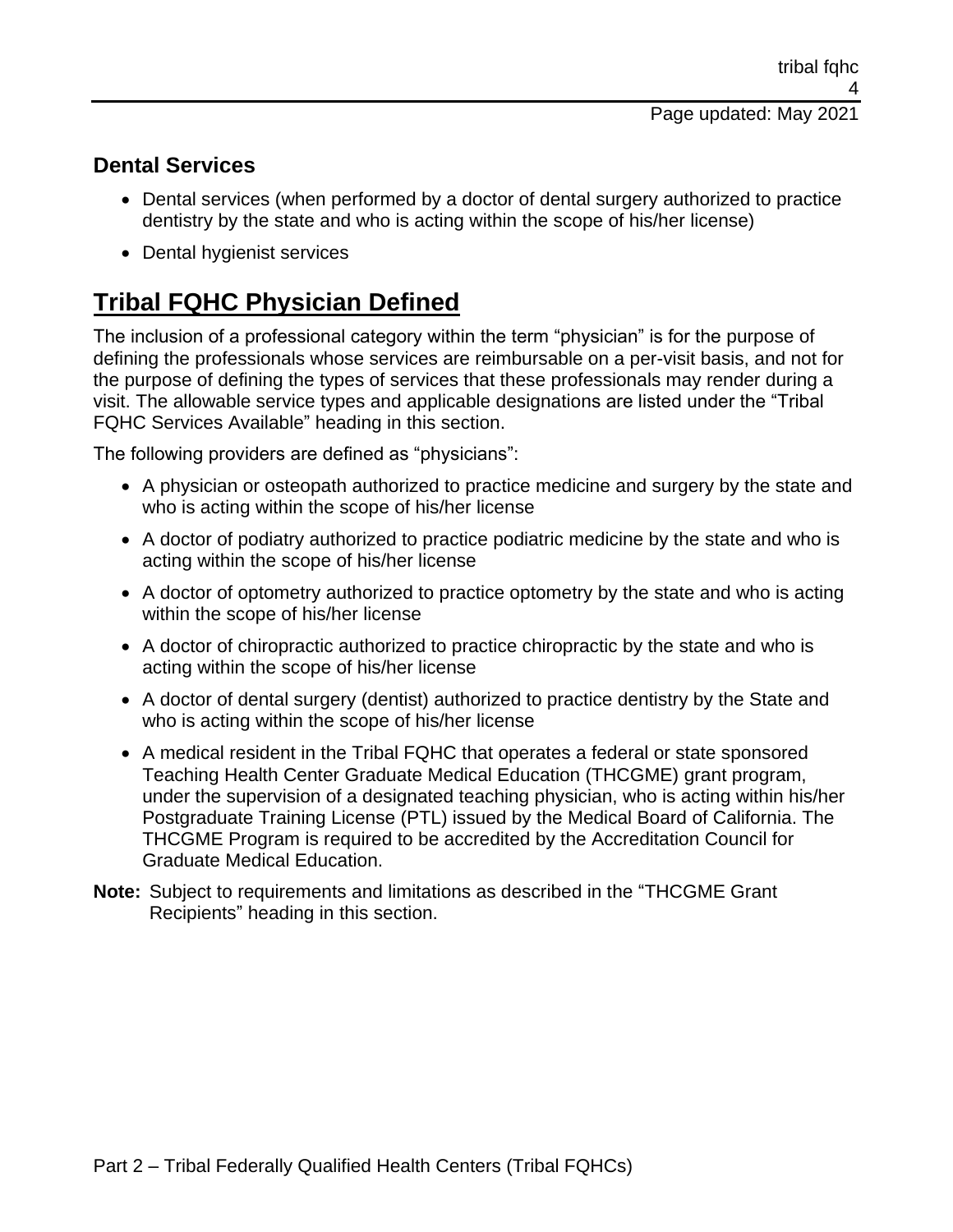# **Specialist Services Defined**

Includes medical specialty services provided by a licensed physician who is certified by the appropriate board in the specialty of medical care provided.

# **Visiting Nurse Services Defined**

Visiting nurse services include nursing services provided in the home by a nurse licensed by an appropriate state board of nursing. The services provided must be within the scope of practice as outlined in the appropriate nurse practice act. The nurse must furnish independent and complete face-to-face nursing assessments, interventions, evaluations and document services provided in the Patient Health Record.

Home visit encounters must be based on a licensed physician or other licensed practitioner generated referral/consult. The services must be furnished under a written plan of treatment that is established and reviewed at least every 60 days by a supervising physician, or established by a nurse practitioner, physician assistant, nurse midwife or specialized nurse practitioner and reviewed and signed at least every 60 days by a supervising physician.

The licensed physician or other licensed practitioner who supervises those who provide the service(s) to the recipient must assume professional responsibility for the care of the recipient. Repeated or multiple visits to complete what is considered a reasonable and typical office visit are not covered services, unless it's medically necessary.

# **CPSP Services Defined**

For Medi-Cal billable services and billing guidance please refer to the *[Pregnancy:](https://files.medi-cal.ca.gov/pubsdoco/publications/masters-mtp/part2/pregcom.pdf)  [Comprehensive Perinatal Services Program \(CPSP\)](https://files.medi-cal.ca.gov/pubsdoco/publications/masters-mtp/part2/pregcom.pdf)* section in the appropriate Part 2 manual.

# **Dental Services Defined**

Tribal FQHCs may render any dental service in a face-to-face encounter between a billable treating provider and an eligible patient that is within the scope of the treating provider's practice, complies with the *Manual of Criteria and Schedule of Maximum Allowances*, which can be found in the *[Medi-Cal Dental Provider Handbook](https://www.denti-cal.ca.gov/Dental_Providers/Denti-Cal/Provider_Handbook/)*, and determined to be medically necessary pursuant to *California Welfare and Institutions Code* (W&I Code), Section 14059.5. Each provider shall develop a treatment plan that optimizes preventative and therapeutic care and that is in the patient's best interest, taking into consideration their overall health status. All phases of the treatment plan shall be rendered in a safe, effective, equitable, patient-centered, timely and efficient manner.

For dental services, documentation should be consistent with the standards set forth in the *Manual of Criteria for Medi-Cal Authorization* of the *Medi-Cal Dental Provider Handbook* and all state laws.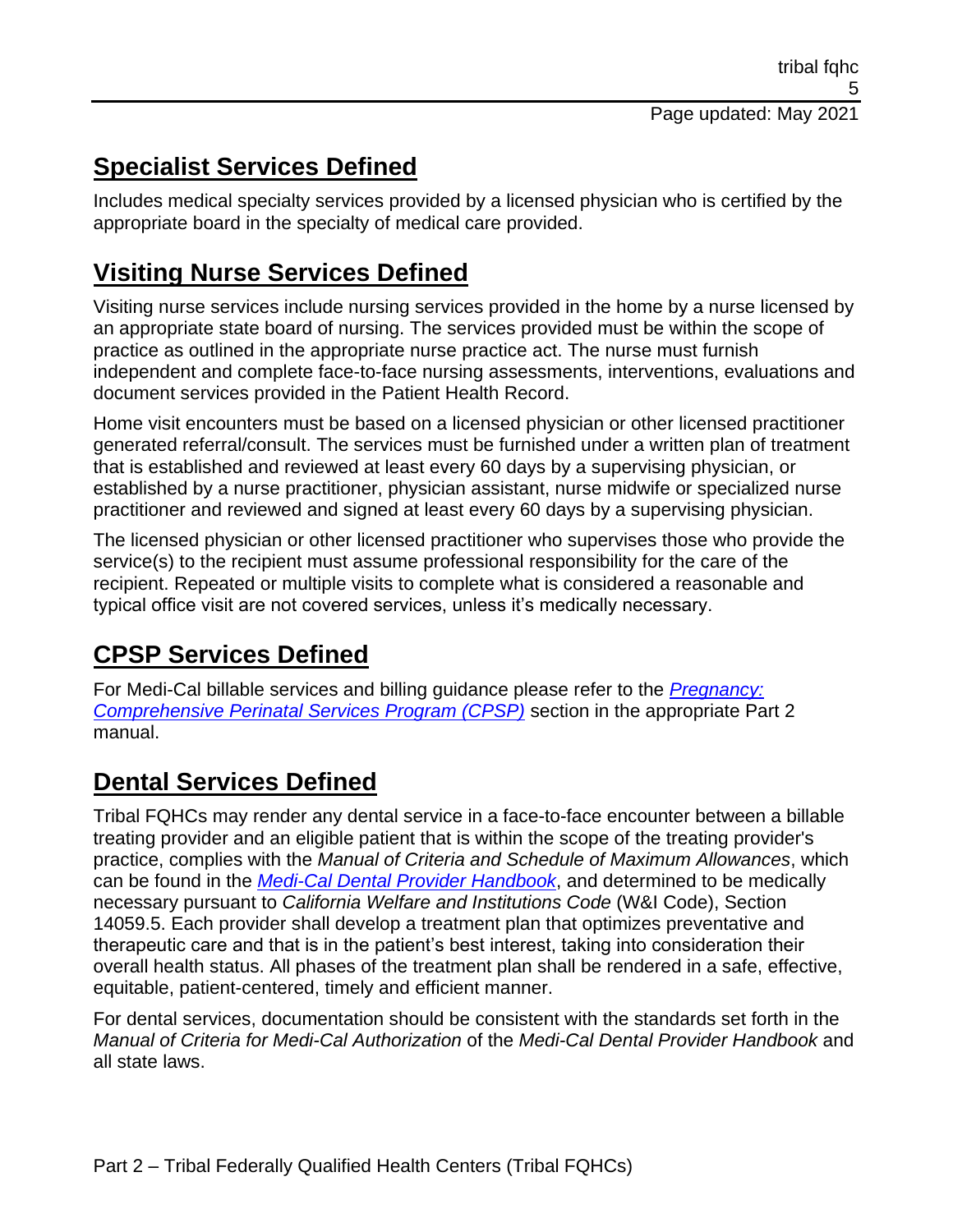# **THCGME Grant Recipients**

Tribal FQHC THCGME programs sponsored by Health Resources and Services Administration (HRSA) or state sponsored THCGME programs (Primary Care Residency Programs) may seek reimbursement for primary care services furnished by a medical resident when billed by a teaching physician, if all of the following conditions are met:

- THCGME programs must have an existing GME accreditation from the Accreditation Council for Graduate Medical Education (ACGME).
- Types of services furnished by residents include:
	- Primary care services
	- Acute care for undifferentiated problems or chronic care for ongoing conditions, including chronic mental illness
	- Coordination of care furnished by other physicians and providers
	- Comprehensive care not limited by organ system or diagnosis
- The teaching physician must have the primary medical responsibility for patients cared for by residents, and ensure the care provided is reasonable and necessary.
- The teaching physician must not supervise more than four residents at any given time.
- Residents with less than six months experience in a THCGME program must have the teaching physician physically present for critical or key portions of services.
- Teaching physicians must review the patient health record and document the teaching physician's participation in direction of services.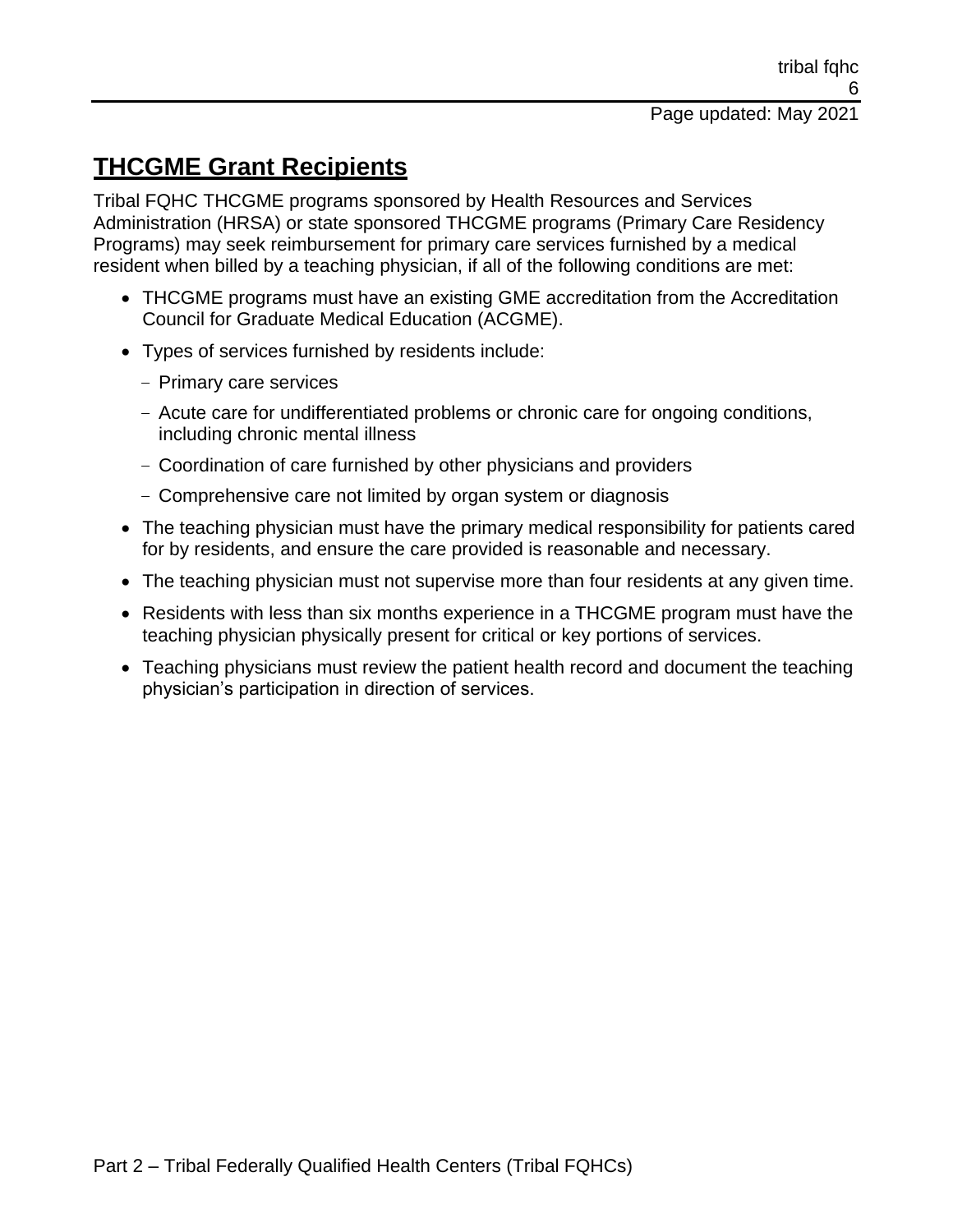# **Authorization and Documentation Requirements**

Tribal FQHC services do not require a *Treatment Authorization Request* (TAR), but providers are required to maintain in the patient's medical record the same level of documentation that would be needed for authorization approval.

Documentation for all Tribal FQHC encounters must be sufficiently detailed as to clearly indicate the medical reason for the visit.

Required documentation includes:

- A complete description of the medical service(s) provided
- The full name, professional title of the person providing the service
- The pertinent diagnosis(es) at the conclusion of the visit
- Any recommendations for diagnostic studies, follow up or treatments, including prescriptions
- **Note**: The documentation must be kept in writing for a minimum of three years from the date of service.

DHCS Audits and Investigations Division may recover payments that do not meet the requirements under CCR, Title 22, Section 51458.1 "Cause for Recovery for Provider Overpayments" and Section 51476, "Keeping and Availability of Records."

### **CPSP Services: TAR and Reporting Requirements**

Claims for CPSP services in excess of the basic allowances will not be denied for the absence of a TAR. Tribal FQHCs that are CPSP providers must maintain in the patient's medical record the same level of documentation that would be needed for authorization approval. DHCS Audits and Investigations Division may recover payments that do not meet the requirements under CCR, Title 22, Section 51458.1 "Cause for Recovery for Provider Overpayments" and Section 51476, "Keeping and Availability of Records."

Required documentation includes:

- Expected date of delivery
- Clinical findings of the high-risk factors involved in the pregnancy
- Explanation of why basic CPSP services are not sufficient
- Description of the services being requested
- Length of visits and frequency with which the requested services are provided, and
- Anticipated benefit of outcome of additional services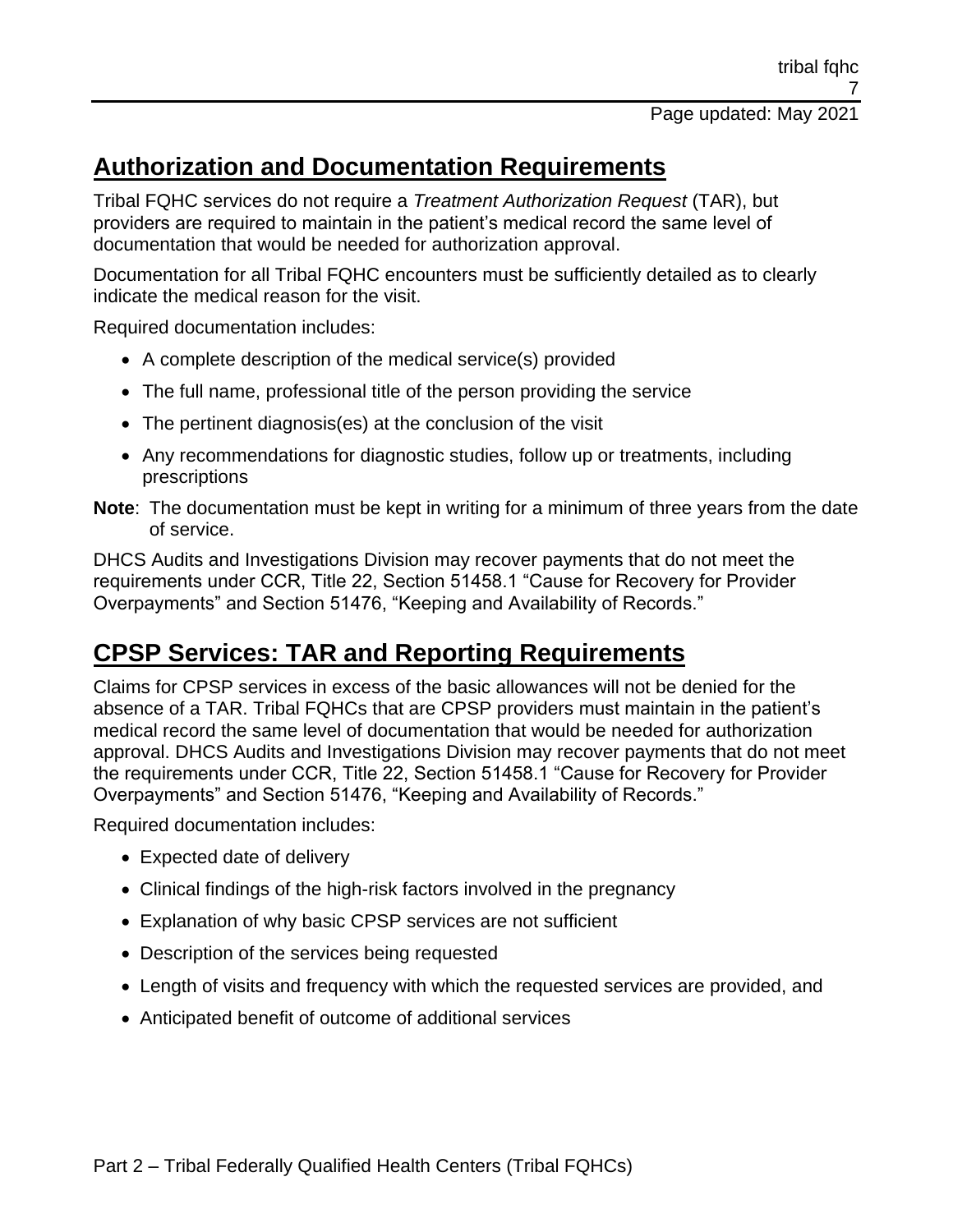## **Medi-Service Limitations**

The following Medi-Services are services that are limited to a maximum of two services in any one calendar month or any combination of two services per month, although additional services can be provided based upon medical necessity. All of the following services are subject to CCR, Title 22, Section 51309.

- Acupuncture
- Occupational therapy
- Speech pathology
- Audiology
- Chiropractor services

# **Prescriptions**

Tribal FQHC clinics may be reimbursed at pharmacy fee-for-service rates for prescriptions or refills if they are a licensed pharmacy and approved by Medi-Cal to render pharmacy services. If the pharmacy is not enrolled in Medi-Cal, prescriptions or refills are not separately reimbursable services.

# **Non-Medical Transportation**

Non-Medical Transportation is not included in the Tribal FQHC visit rate and is reimbursed separately. Refer to "Billing NMT" in the *[Medical Transportation –](https://files.medi-cal.ca.gov/pubsdoco/publications/masters-mtp/part2/mctrangnd.pdf) Ground* section of the appropriate Part 2 provider manual.

Providers requesting enrollment in the Medi-Cal Program as a Non-Medical Transportation provider must apply through the DHCS Provider Application and Validation (PAVE) system. Providers may contact the DHCS Provider Enrollment Division at (916) 323-1945 or visit the DHCS PAVE website at *<https://www.dhcs.ca.gov/provgovpart/Pages/PAVE.aspx>* for all applicable enrollment forms.

# **Radiology and Laboratory Services**

Radiology and laboratory services are included in the Tribal FQHC visit rate and are not reimbursed separately.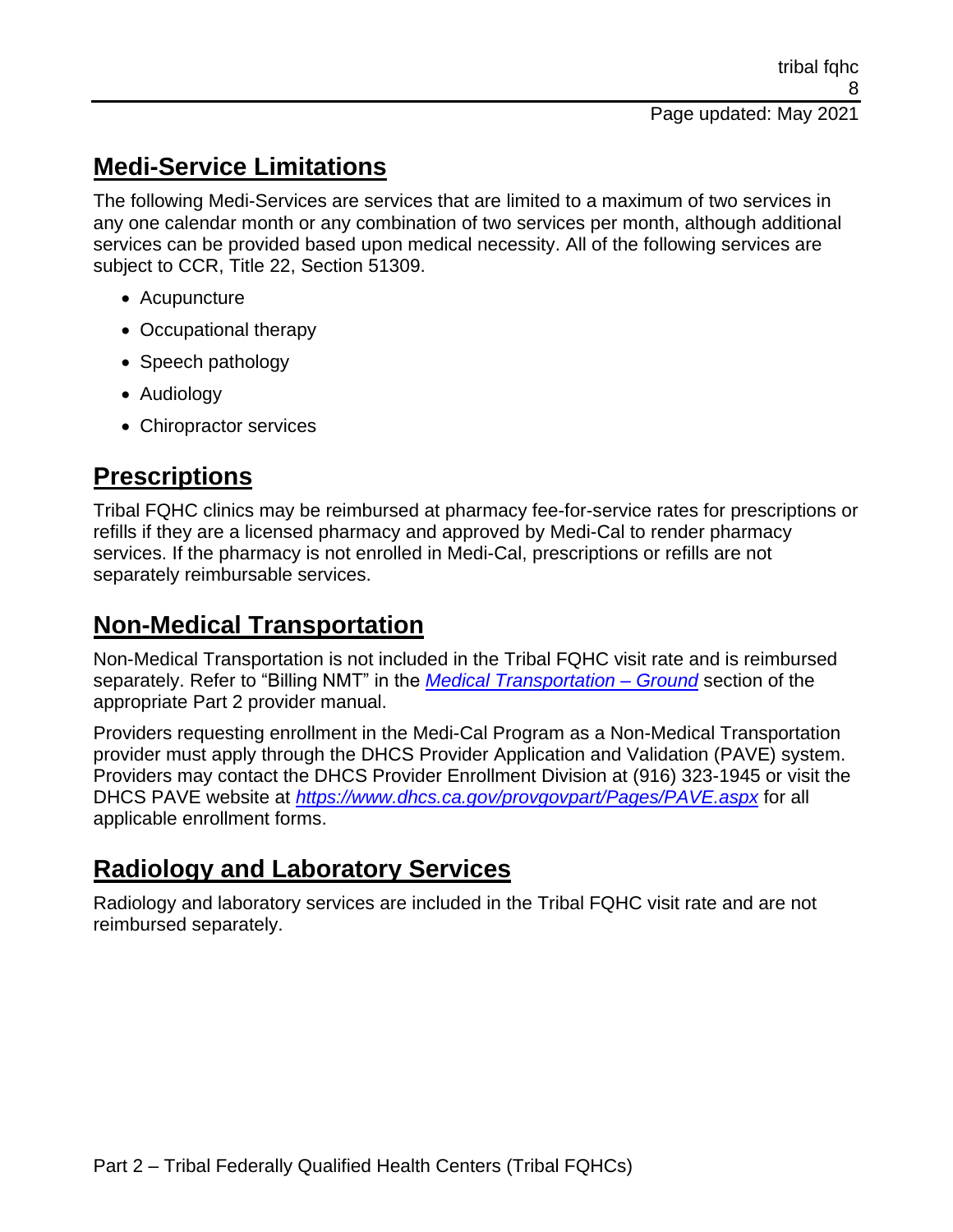# **Annual Reconciliations**

An annual reconciliation request is filed with DHCS Audits and Investigations (A&I) Division within 150 days of the Tribal FQHCs fiscal year end. The purpose of the reconciliation is to ensure a clinic receives the full reimbursement rate for all qualifying Medicare crossover visits and for services provided to recipients enrolled in a Medicare Advantage Plan. A&I reviews the filed reconciliation request to ensure Tribal FQHCs are receiving reimbursement at the APM rate.

A&I forms are available on the "Audits and Investigations – Financial Audits Branch Cost Reports Forms and Documents" page of the DHCS website at: *<http://www.dhcs.ca.gov/formsandpubs/forms/Pages/AuditsInvestigationsForms.aspx>*.

# **Services for Recipients in MCPs**

Medi-Cal Managed Care contracts for health care services through established networks of organized systems of care, which emphasize primary and preventive care. Tribal FQHCs can contract with MCPs to be a network provider.

Tribal FQHCs that contract with an MCP must bill the MCP when rendering services to MCP recipients. Providers contact the MCP for plan-specific authorization and billing information.

Tribal FQHC services are paid by the MCP at the APM, which is set at the AIR.

Refer to the *Tribal Federally Qualified Health Centers (FQHCs): Billing Codes* section in the appropriate Part 2 manual for codes to use when billing for services rendered to recipients in MCPs.

### **Crossover Claims**

### **Billing Managed Care/Medicare Crossover Claims**

Tribal FQHCs follow the same process as described the previous heading "Services for Recipients in MCPs" when rendering services to a recipient enrolled in both Medi-Cal Managed Care and Medicare.

Medicare crossover claims reimburse providers for the difference between the APM rate and the Medicare reimbursement rate for recipients with both Medicare and Medi-Cal coverage.

To ensure full reimbursement for crossover claims, the APM reimbursement rate for crossover claim codes is set at an amount that approximates the difference between the Federal Medicare payments and the Tribal FQHC APM rate. The APM crossover rate is listed in Attachment 1 of APL 21-008.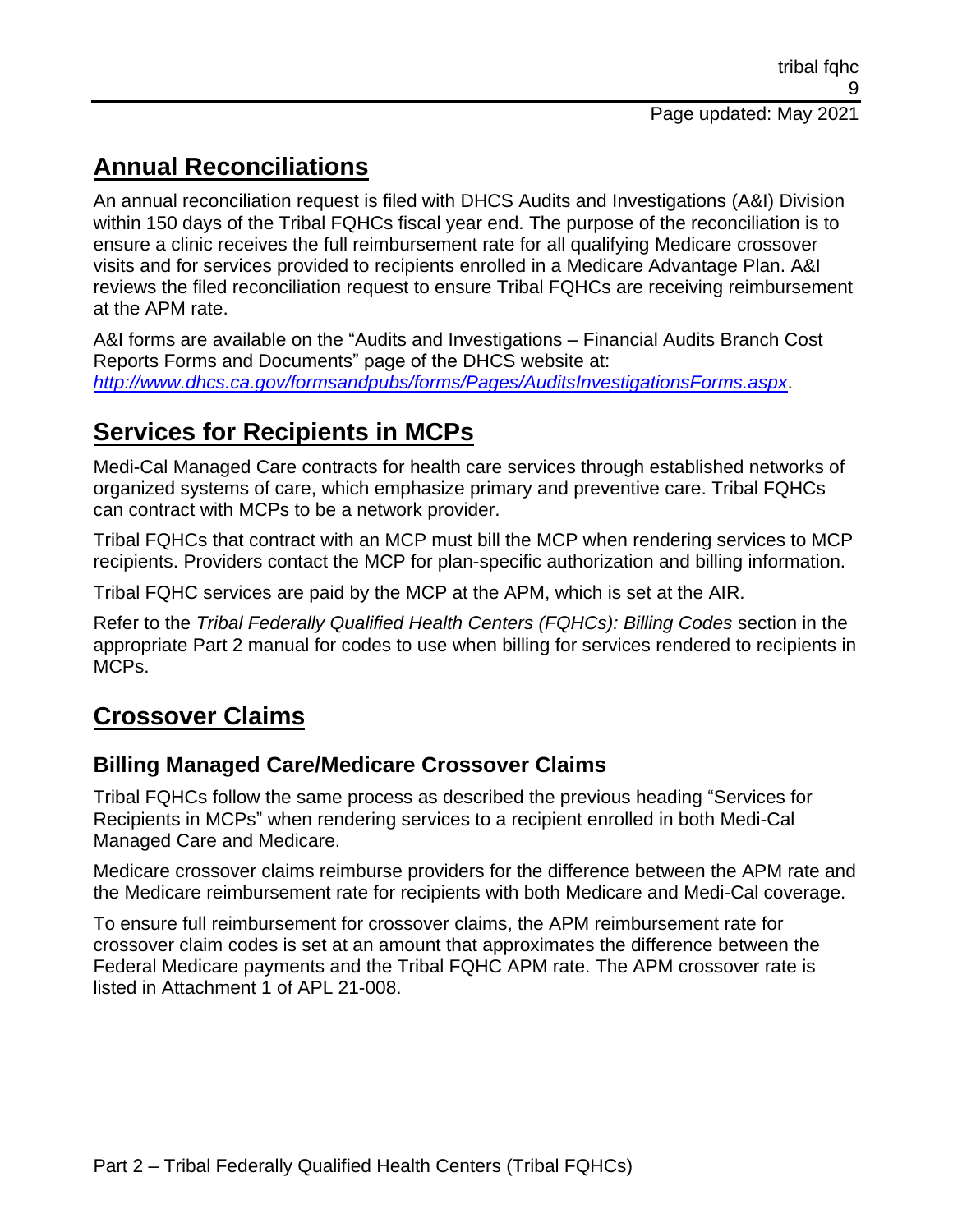### **Billing and Rate Determination for Fee-For-Service Medi-Cal with Medicare Advantage Health Maintenance Organization (HMO) Plans**

This section provides billing guidance for recipients enrolled in both a Medicare Advantage HMO plan (Medicare Part C) and fee-for-service Medi-Cal. Medicare Advantage HMO plans offer expanded Medicare services through private insurance companies approved by Medicare.

Tribal FQHCs submitting claims for fee-for-service Medi-Cal recipients in a Medicare Advantage Plan should first bill the plan and then submit claims for unpaid amounts to Medi-Cal using the crossover claims billing code sets listed in the *Tribal Federally Qualified Health Centers (Tribal FQHCs): Billing Codes* section of this manual. Additionally, the phrase "for a fee-for-service Medi-Cal recipient in a fee-for-service Medicare Advantage Plan" must be included in the *Remarks* (Box 80) field of the claim or in an attachment to the claim.

The reimbursement rate for crossover claim codes for recipients not enrolled in an MCP is set at an amount that approximates the difference between the Federal Medicare payments and the Tribal FQHC APM rate. The crossover rate for services provided to fee-for-service recipients can be adjusted upon request by the Tribal FQHC. DHCS A&I has posted forms on the "Audits and Investigations – Financial Audits Branch Cost Reports Forms and Documents" page of the DHCS website (*[www.dhcs.ca.gov](http://www.dhcs.ca.gov/)*). Tribal FQHCs can request to change crossover rates any time their Medicare Advantage Plan contract changes. Alternatively, the Tribal FQHC can include the crossover rate change form with their annually filed reconciliation request. Forms are available on the "Forms" page of the DHCS website (*[www.dhcs.ca.gov](http://www.dhcs.ca.gov/)*).

### **Billing and Rate Determination for Services Provided to Capitated Medicare Advantage Plan Recipients**

This section provides billing guidance for recipients enrolled in both a Capitated Medicare Advantage HMO plan (Medicare Part C) and fee-for-service Medi-Cal. The Capitated Medicare Advantage Plan rate reimburses a provider the difference between the Tribal FQHC APM rate and the Medicare Advantage Plan (capitated) average reimbursement.

Tribal FQHCs submitting claims for recipients enrolled in a Capitated Medicare Advantage Plan should first bill the plan and then bill Medi-Cal using the Capitated Medicare advantage plans billing code sets listed in the *Tribal Federally Qualified Health Centers (Tribal FQHCs): Billing Codes* section in the appropriate Part 2 manual.

Additionally, the phrase "for a fee-for-service Medi-Cal recipient in a Medicare Advantage Plan" must be included in the *Remarks* (Box 80) field of the claim or in an attachment to the claim.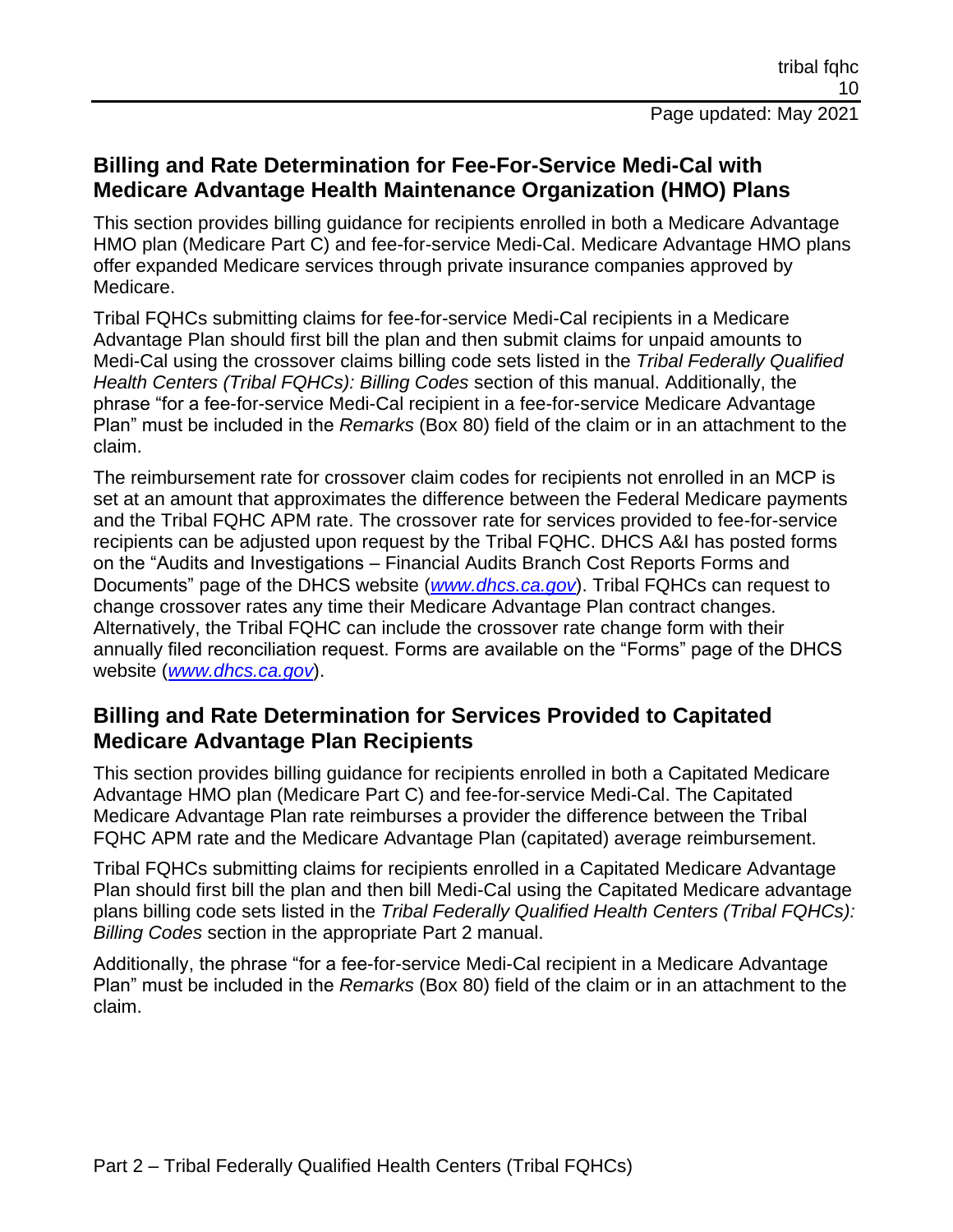Rates for Capitated Medicare Advantage Plans are adjusted upon request by the Tribal FQHC In the same way as indicated in this section under "Billing and Rate Determination for Fee-For-Service Medi-Cal with Medicare Advantage Health Maintenance Organization (HMO) Plans."

### **Documentation Requirements for Medicare Denials**

Generally, claims submitted to Medi-Cal for crossover claims reimbursement and Capitated Medicare Advantage Plan billing code sets must include documentation of Medicare denial in one of the following ways:

- Enter three key facts in the *Remarks* field (Box 80) of the claim:
	- Whether the facility is Tribal FQHC
	- That the recipient is a managed care patient
	- One of the following: No Explanation of Medicare Benefits (EOMB), No Medicare Remittance Notice (MRN), or No Remittance Advice (RA)

Or

• On an 8 1/2" x 11" attachment to the claim, specify the following: Tribal FQHC Medi-Cal patient enrolled in a Capitated Medicare Advantage HMO and no EOMB (or MRN) (or RA) received from the Capitated Medicare Advantage HMO.

### **EPSDT/CHDP Reporting Requirements and Billing**

Consistent with federal law and regulations for Early and Periodic Screening, Diagnostic and Treatment (EPSDT), Medi-Cal covers all medically necessary services, including those to "correct or ameliorate" defects and physical and mental illness conditions for infants, children, and youth up to age 21 with full-scope Medi-Cal. Tribal FQHC providers billing for EPSDT electronically will fulfill reporting requirements by including informational lines on their claim form. Required reporting data will be extrapolated from the informational lines.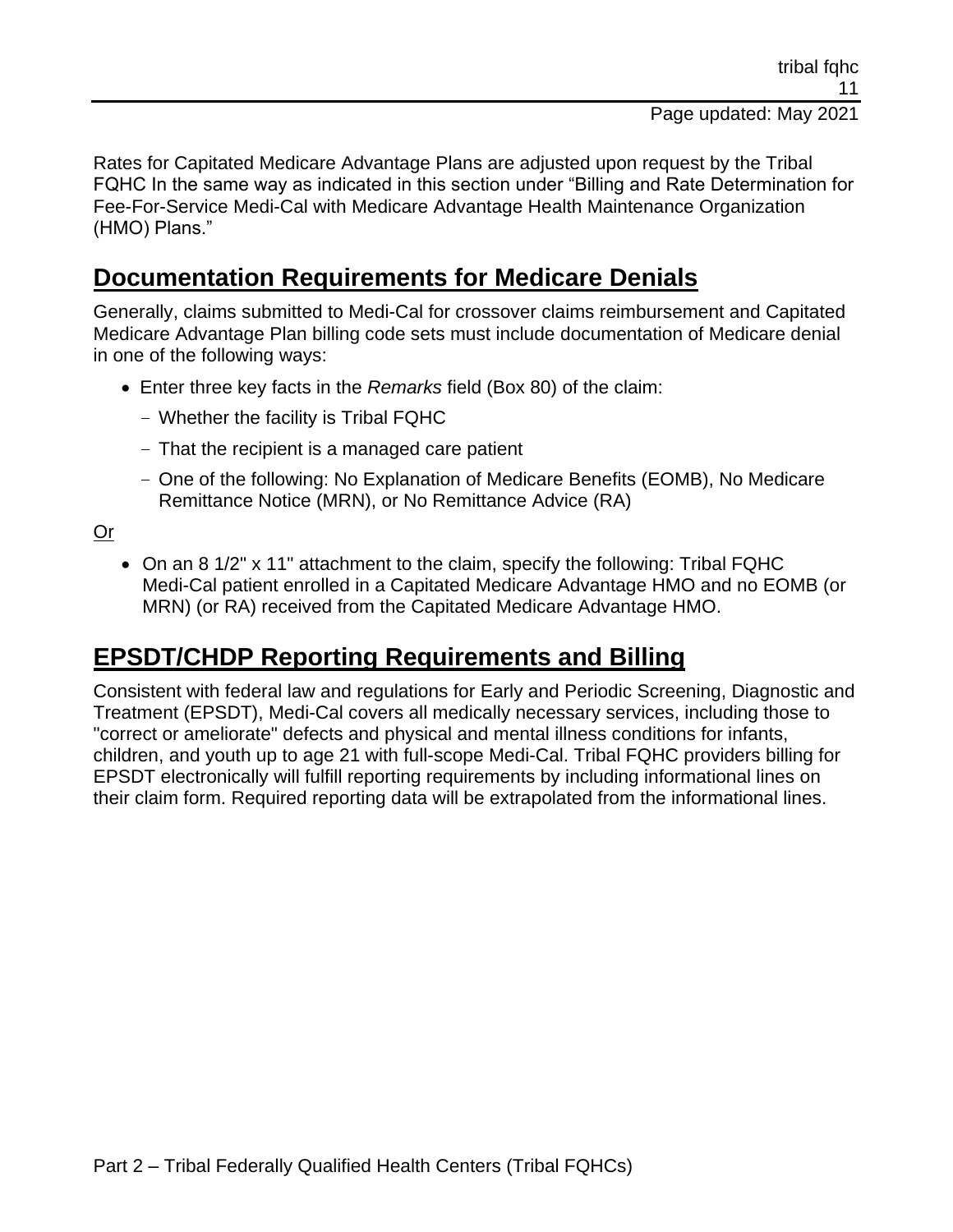### **End of Life Services**

Instructions for billing for end of life services are included in the *[End of Life Act Services](https://files.medi-cal.ca.gov/pubsdoco/Publications/masters-MTP/Part2/eloa.pdf)* section of the appropriate Part 2 manual.

### **Telehealth**

### **Overview**

Policy related to telehealth is established pursuant to Assembly Bill 415 (Logue, Chapter 547, Statutes of 2011), known as the Telehealth Advancement Act of 2011. Providers may refer to the *[Medicine: Telehealth](https://files.medi-cal.ca.gov/pubsdoco/publications/masters-mtp/part2/mednetele.pdf)* section in the appropriate Part 2 manual for additional information.

### **Definitions**

For purposes of this policy, the following definitions apply:

#### Telehealth and Other Terms

For definitions of "telehealth," "asynchronous store and forward," "synchronous interaction," "distant site" and "originating site," providers may refer to the *[Medicine: Telehealth](https://files.medi-cal.ca.gov/pubsdoco/publications/masters-mtp/part2/mednetele.pdf)* section in the appropriate Part 2 manual.

#### Visit

Providers may refer to the "Visit Defined" heading in this manual section.

#### Billable Provider

Providers may refer to the "Tribal FQHC Services Available" heading in this manual section.

#### Established Patient

A Medi-Cal eligible recipient who meets one or more of the following conditions:

- The patient has a health record with the Tribal FQHC that was created or updated during a visit that occurred in the clinic or during a synchronous telehealth visit in a patient's residence or home with a clinic provider and a billable provider at the clinic. The patient's health record must have been created or updated within the previous three years.
- The patient is homeless, homebound or a migratory or seasonal worker (HHMS) and has an established health record that was created from a visit occurring within the last three years that was provided within or outside of the Tribal FQHC. All consent for telehealth services for these patients must be documented.
- The patient is assigned to the Tribal FQHC by their Managed Care Plan (MCP) pursuant to a written agreement between the plan and the Tribal FQHC.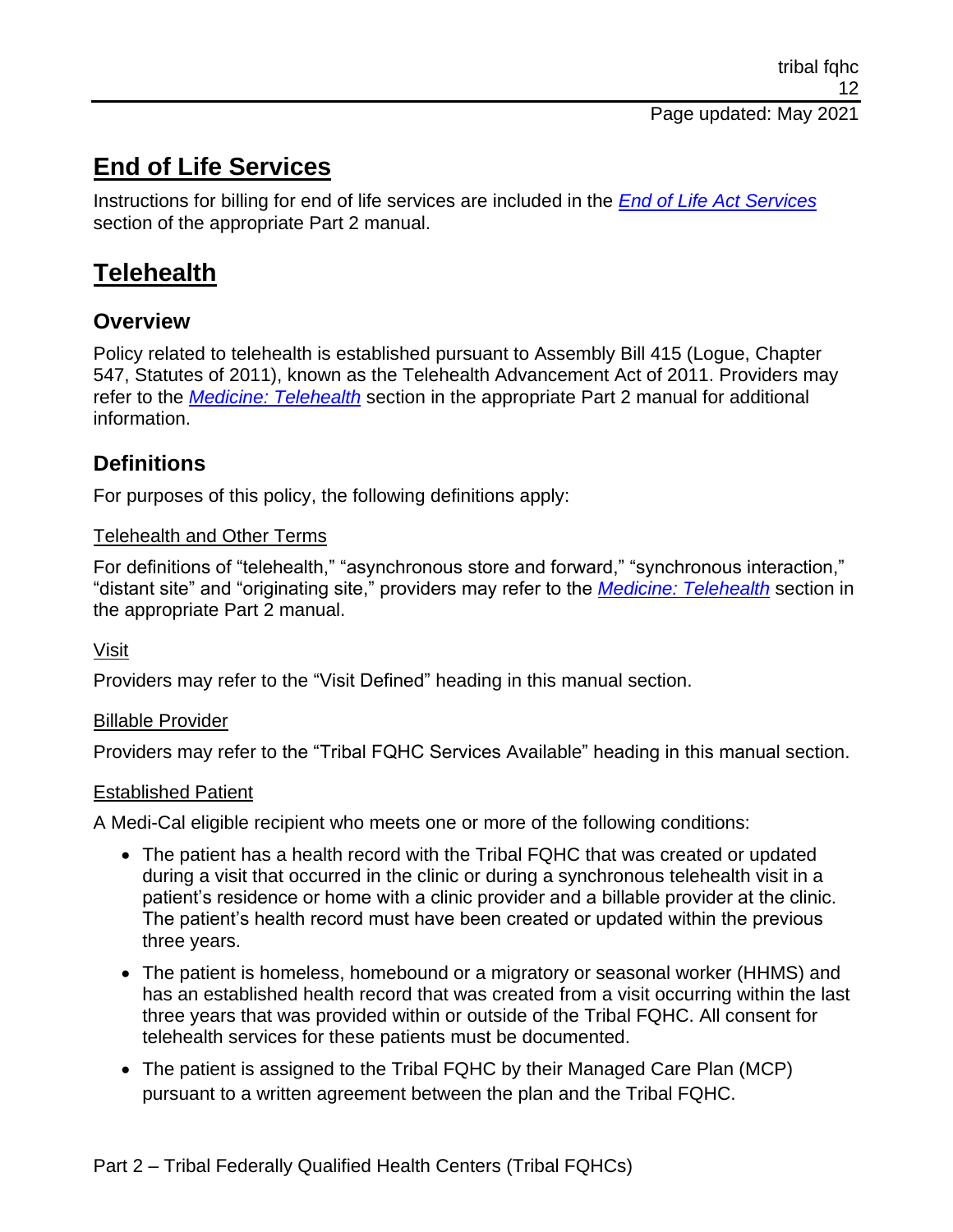### **Documentation Requirements**

For telehealth documentation requirements, providers may refer to the *[Medicine: Telehealth](https://files.medi-cal.ca.gov/pubsdoco/publications/masters-mtp/part2/mednetele.pdf)* section in the appropriate Part 2 manual.

### **Available Services**

Services rendered via telehealth must be Tribal FQHC covered services as identified in this manual section.

#### **Non-Available Services**

An e-consult is not a reimbursable telehealth service for Tribal FQHCs.

### **Synchronous Telehealth Reimbursement Requirements**

Services provided through synchronous telehealth for an established patient are subject to the same program restrictions, limitations and coverage that exist when the service is provided in-person.

- Tribal FQHCs may bill for a telehealth visit if it is medically necessary for a billable provider to be present with a patient during the telehealth visit.
- Tribal FQHCs must submit claims for telehealth services using the appropriate all-inclusive billing code sets and related claims submission requirements. For more information, providers may refer to the *Tribal Federally Qualified Health Centers (Tribal FQHCs): Billing Codes* section in the appropriate Part 2 manual.
- Tribal FQHCs are not eligible to bill an originating site fee or transmission charges. The costs of these services should be included in the APM.

#### **Asynchronous Store and Forward Requirements**

A patient may not be "established" on an asynchronous store and forward service, with the exception of HHMS.

Reimbursement is permitted for an established patient for teleophthalmology, teledermatology and teledentistry, and furnished by a billable provider at the distant site.

**Note:** E-consults are not available services in Tribal FQHCs.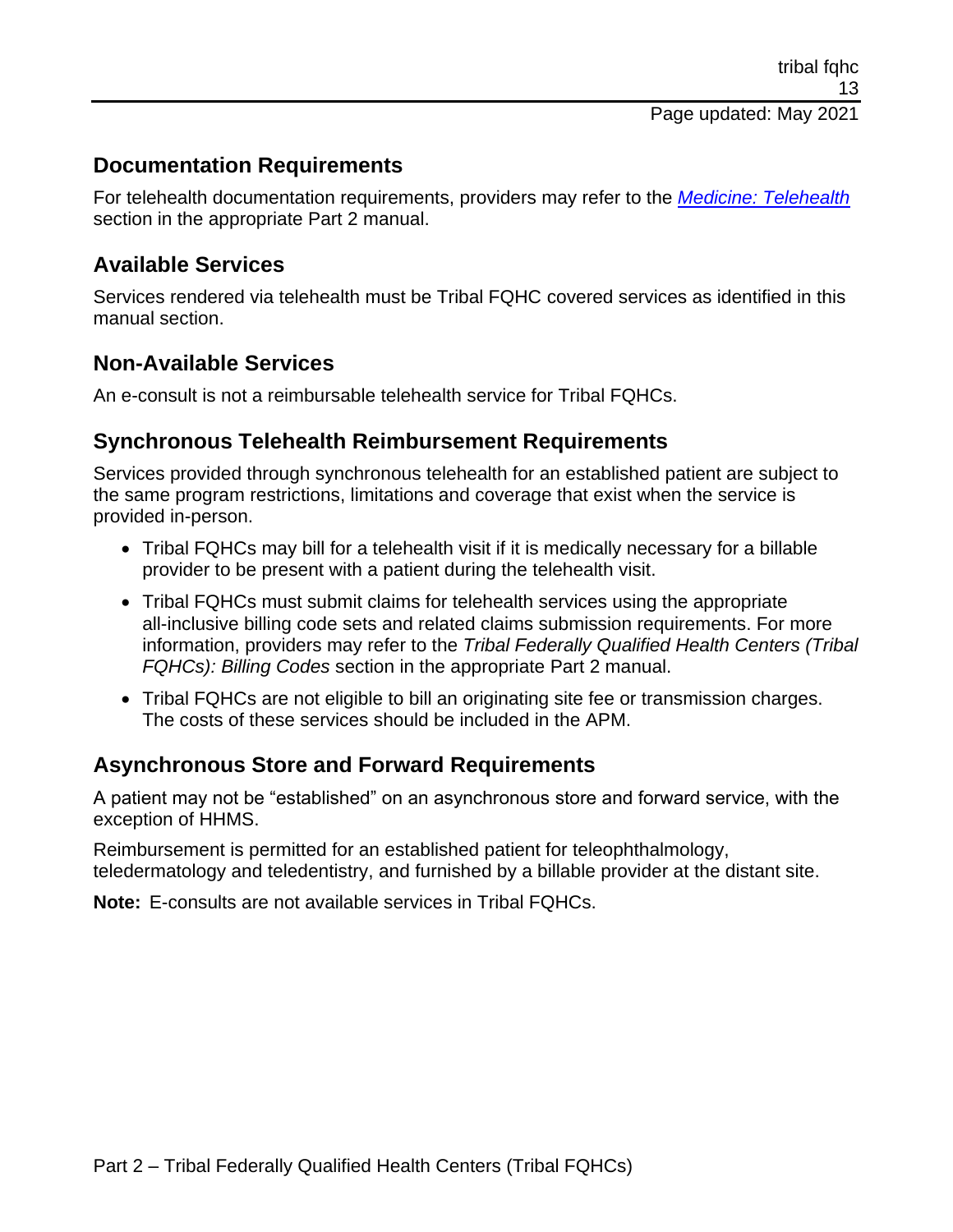### **Synchronous Telehealth**

| <b>Originating Site Location</b>                                                                           | <b>Distant Site Location of</b>                                                                      | <b>Billing and</b>                                                                                                                                                                                                |
|------------------------------------------------------------------------------------------------------------|------------------------------------------------------------------------------------------------------|-------------------------------------------------------------------------------------------------------------------------------------------------------------------------------------------------------------------|
| of Patient                                                                                                 | <b>Telehealth Provider</b>                                                                           | <b>Reimbursement Policy</b>                                                                                                                                                                                       |
| <b>Tribal FQHC Corporation</b><br>$(Corp)$ A – Site 1<br>Established patient with<br>non-billable provider | Tribal FQHC Corp A - Site 2<br><b>Billable Provider</b>                                              | Tribal FQHC Corp A - Site 2<br>can bill one visit at the APM<br>rate                                                                                                                                              |
| Tribal FQHC Corp A - Site 1<br><b>Established patient with</b><br>billable provider                        | Tribal FQHC Corp A - Site 2<br><b>Billable provider</b>                                              | Only one site can bill one<br>visit at the APM rate.                                                                                                                                                              |
| <b>Tribal FQHC Corp A</b><br><b>Established patient with</b><br>non-billable provider                      | <b>Tribal FQHC Corp B</b><br><b>Billable provider</b>                                                | Tribal FQHC Corp B can bill<br>one visit at the APM rate.                                                                                                                                                         |
|                                                                                                            |                                                                                                      | No APM rate reimbursement<br>is permitted for tribal FQHC<br>Corp A.                                                                                                                                              |
| <b>Tribal FQHC Corp A</b><br>Established patient with<br>billable provider                                 | <b>Tribal FQHC Corp B</b><br><b>Billable provider</b>                                                | Tribal FQHC Corp A can bill<br>one visit at the APM rate if it<br>is medically necessary for a<br>billable provider to be<br>present.                                                                             |
|                                                                                                            |                                                                                                      | Tribal FQHC Corp B can bill<br>one visit at the APM rate.                                                                                                                                                         |
| <b>Tribal FQHC Corp A</b><br><b>Established patient with</b><br>non-billable provider                      | Non-tribal FQHC Medi-Cal<br>Provider<br><b>Billable provider</b><br>(no service payment<br>contract) | The provider at the<br>non-tribal FQHC can bill the<br>MCP or fee-for-service<br>directly if no service<br>payment contract exists<br>between tribal FQHC Corp A<br>and the non-tribal FQHC<br>billable provider. |
|                                                                                                            |                                                                                                      | No APM rate reimbursement<br>is permitted for tribal FQHC<br>Corp A.                                                                                                                                              |

### **Synchronous Telehealth Table**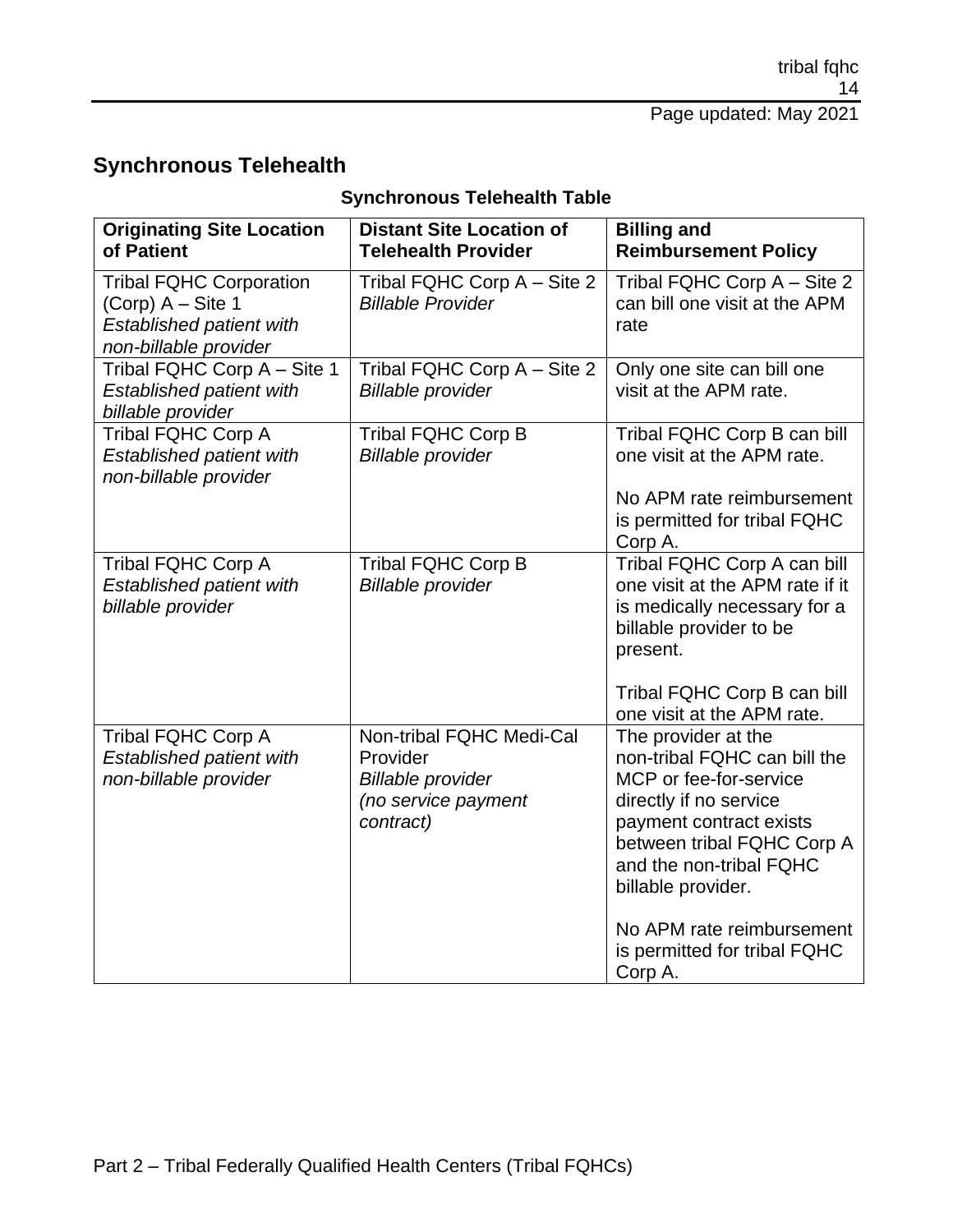| <b>Originating Site Location</b><br>of Patient                                                                                | <b>Distant Site Location of</b><br><b>Telehealth Provider</b>                                        | <b>Billing and</b>                                                                                                                                                                                                                                          |
|-------------------------------------------------------------------------------------------------------------------------------|------------------------------------------------------------------------------------------------------|-------------------------------------------------------------------------------------------------------------------------------------------------------------------------------------------------------------------------------------------------------------|
| <b>Tribal FQHC Corp A</b><br><b>Established patient with</b><br>billable provider                                             | Non-tribal FQHC Medi-Cal<br>Provider<br><b>Billable provider</b><br>(no service payment<br>contract) | <b>Reimbursement Policy</b><br>Tribal FQHC Corp A can bill<br>one visit at the APM rate if it<br>is medically necessary for a<br>billable provider to be<br>present.                                                                                        |
|                                                                                                                               |                                                                                                      | The provider at the non-<br>tribal FQHC can bill the<br>MCP or fee-for-service<br>directly if no service<br>payment contract exists<br>between tribal FQHC Corp A<br>and the non-tribal FQHC<br>billable provider.                                          |
| Non-tribal FQHC Medi-Cal<br>Provider<br><b>Established patient with</b><br>non-billable provider                              | <b>Tribal FQHC Corp A</b><br><b>Billable provider</b>                                                | Tribal FQHC Corp A can bill<br>one visit at the APM rate.<br>No APM rate reimbursement<br>is permitted for the non-tribal<br>FQHC.                                                                                                                          |
| Non-tribal FQHC Medi-Cal<br>Provider<br><b>Established patient with</b><br>billable provider (no service<br>payment contract) | <b>Tribal FQHC Corp A</b><br><b>Billable provider</b>                                                | The non-tribal FQHC can bill<br>the MCP or fee-for-service<br>directly if no service<br>payment contract exists<br>between tribal FQHC Corp A<br>and the non-tribal FQHC<br>billable provider.<br>Tribal FQHC Corp A can bill<br>one visit at the APM rate. |
| <b>Tribal FQHC Corp A</b><br><b>HHMS</b> established patient                                                                  | <b>Tribal FQHC Corp A</b><br><b>Billable provider</b>                                                | Tribal FQHC Corp A can bill<br>one visit at the APM rate.                                                                                                                                                                                                   |
| <b>Tribal FQHC Corp A</b><br><b>HHMS</b> established patient<br>with billable provider                                        | <b>Tribal FQHC Corp A</b><br><b>Billable provider</b>                                                | Only one site can bill one<br>visit at the APM rate.                                                                                                                                                                                                        |

### **Synchronous Telehealth Table (continued)**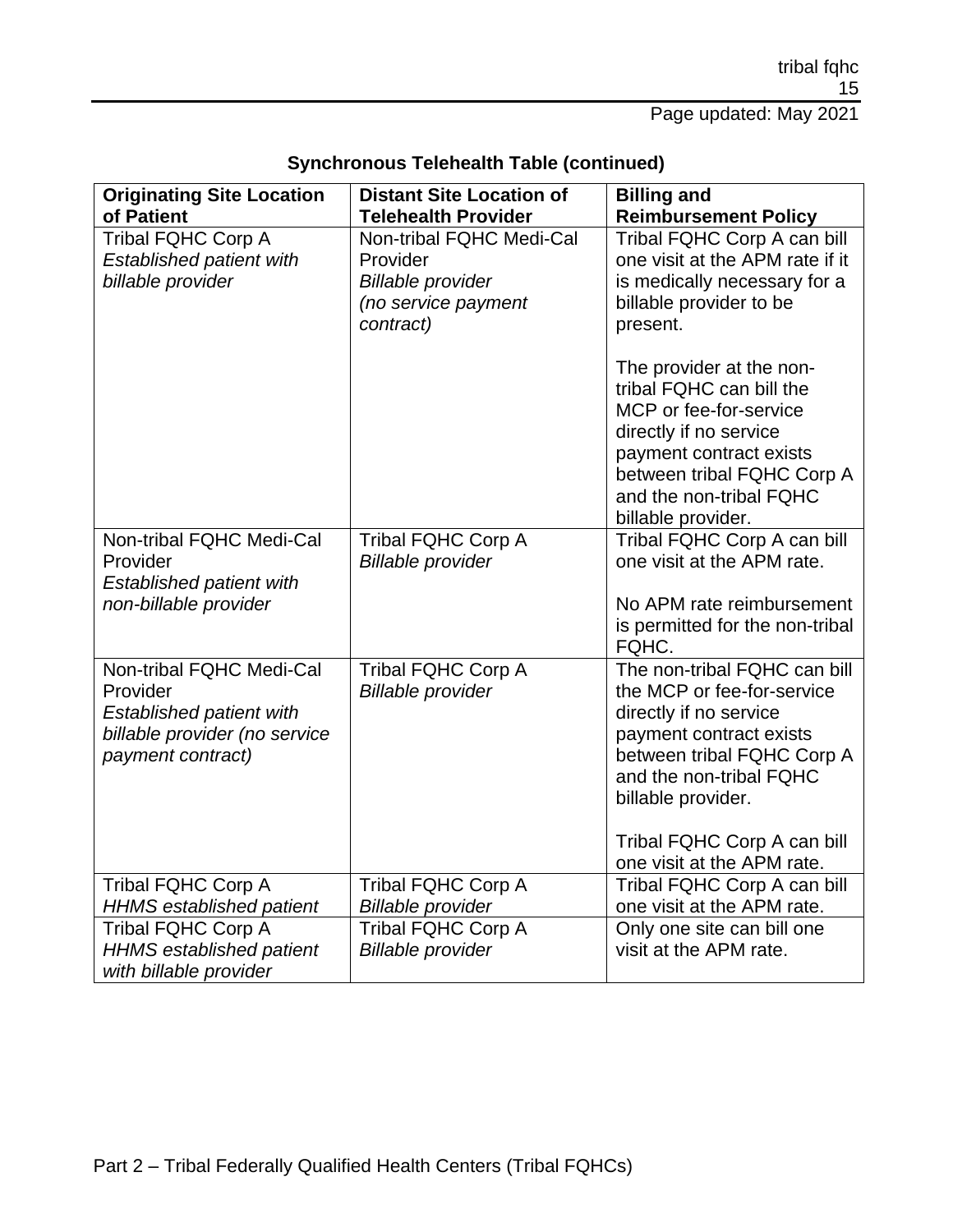| <b>Originating Site Location</b><br>of Patient                                         | <b>Distant Site Location of</b><br><b>Telehealth Provider</b> | <b>Billing and</b><br><b>Reimbursement Policy</b>                                                                                     |
|----------------------------------------------------------------------------------------|---------------------------------------------------------------|---------------------------------------------------------------------------------------------------------------------------------------|
| <b>Tribal FQHC Corp A</b><br><b>HHMS</b> established patient<br>with billable provider | <b>Tribal FQHC Corp B</b><br><b>Billable provider</b>         | Tribal FQHC Corp A can bill<br>one visit at the APM rate if it<br>is medically necessary for a<br>billable provider to be<br>present. |
|                                                                                        |                                                               | Tribal FQHC Corp B can bill<br>one visit at the APM rate.                                                                             |

#### **Synchronous Telehealth Table (continued)**

### **Asynchronous Store and Forward Telehealth**

### **Asynchronous Store and Forward Telehealth Table**

| <b>Originating Site Location</b>                  | <b>Distant Site Location of</b> | <b>Billing and</b>           |
|---------------------------------------------------|---------------------------------|------------------------------|
| of Patient                                        | <b>Telehealth Provider</b>      | <b>Reimbursement Policy</b>  |
| Tribal FQHC Corp A - Site 1                       | Tribal FQHC Corp A – Site 2     | Tribal FQHC Corp A - Site 2  |
| <b>Established patient with</b>                   | <b>Billable provider</b>        | can bill one visit at APM    |
| non-billable provider                             |                                 | rate.                        |
| Tribal FQHC Corp A - Site 1                       | Tribal FQHC Corp A – Site 2     | Only one site can bill one   |
| <b>Established patient with</b>                   | <b>Billable provider</b>        | visit at the APM rate.       |
| billable provider                                 |                                 |                              |
| Tribal FQHC Corp A - Site 1                       | <b>Tribal FQHC Corp B</b>       | Tribal FQHC Corp B can bill  |
| Established patient with<br>non-billable provider | <b>Billable provider</b>        | one visit at the APM rate.   |
|                                                   |                                 | No APM rate reimbursement    |
|                                                   |                                 | is permitted for Tribal FQHC |
|                                                   |                                 | Corp A.                      |
| <b>Tribal FQHC Corp A</b>                         | <b>Tribal FQHC Corp B</b>       | Only one site can bill one   |
| <b>Established patient with</b>                   | <b>Billable provider</b>        | visit at the APM rate.       |
| billable provider                                 |                                 |                              |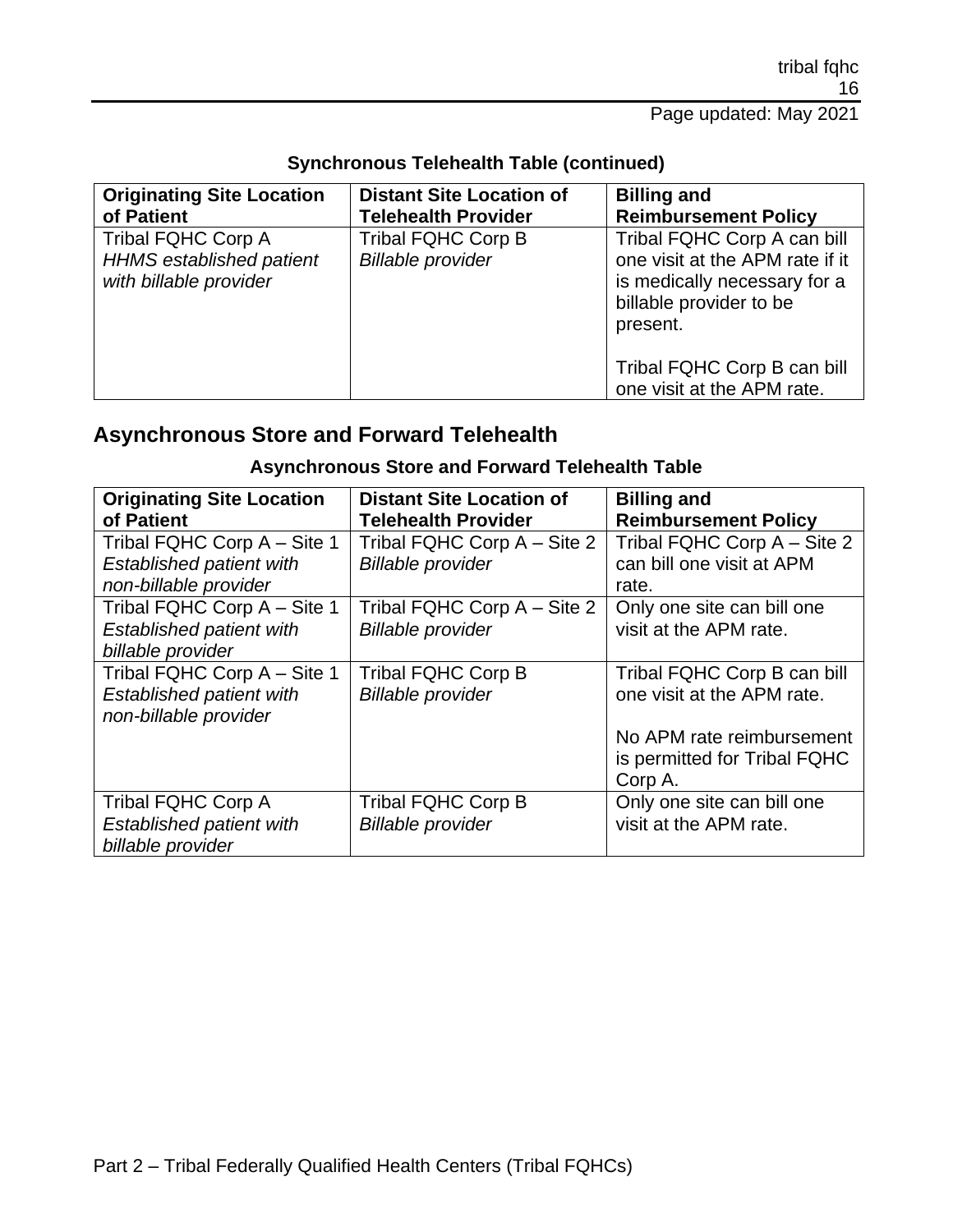Page updated: May 2021

| <b>Originating Site Location</b>                                                                 | <b>Distant Site Location of</b>                                                                      | <b>Billing and</b>                                                                                                                                                                                                                                                                                                                                          |
|--------------------------------------------------------------------------------------------------|------------------------------------------------------------------------------------------------------|-------------------------------------------------------------------------------------------------------------------------------------------------------------------------------------------------------------------------------------------------------------------------------------------------------------------------------------------------------------|
| of Patient                                                                                       | <b>Telehealth Provider</b>                                                                           | <b>Reimbursement Policy</b>                                                                                                                                                                                                                                                                                                                                 |
| <b>Tribal FQHC Corp A</b><br><b>Established patient with</b><br>non-billable provider            | Non-tribal FQHC Medi-Cal<br>Provider<br><b>Billable provider</b><br>(no service payment<br>contract) | The provider at the non-<br>tribal FQHC can bill the<br>MCP or fee-for-service<br>directly if no service<br>payment contract exists<br>between tribal FQHC Corp A<br>and the non-tribal FQHC<br>billable provider.                                                                                                                                          |
|                                                                                                  |                                                                                                      | No APM rate reimbursement<br>is permitted for tribal FQHC<br>Corp A.                                                                                                                                                                                                                                                                                        |
| <b>Tribal FQHC Corp A</b><br><b>Established patient with</b><br>billable provider                | Non-tribal FQHC Medi-Cal<br>Provider<br><b>Billable provider</b><br>(no service payment<br>contract) | Tribal FQHC Corp A can bill<br>one visit at the APM rate if it<br>is medically necessary for a<br>billable provider to be<br>present.<br>The provider at the non-<br>tribal FQHC can bill the<br>MCP or fee-for-service<br>directly if no service<br>payment contract exists<br>between tribal FQHC Corp A<br>and the non-tribal FQHC<br>billable provider. |
| Non-tribal FQHC Medi-Cal<br>Provider<br><b>Established patient with</b><br>non-billable provider | <b>Tribal FQHC Corp A</b><br><b>Billable provider</b>                                                | Tribal FQHC Corp A can bill<br>one visit at the APM rate.<br>No APM rate reimbursement<br>is permitted for the<br>non-tribal FQHC.                                                                                                                                                                                                                          |

### **Asynchronous Store and Forward Telehealth Table (continued)**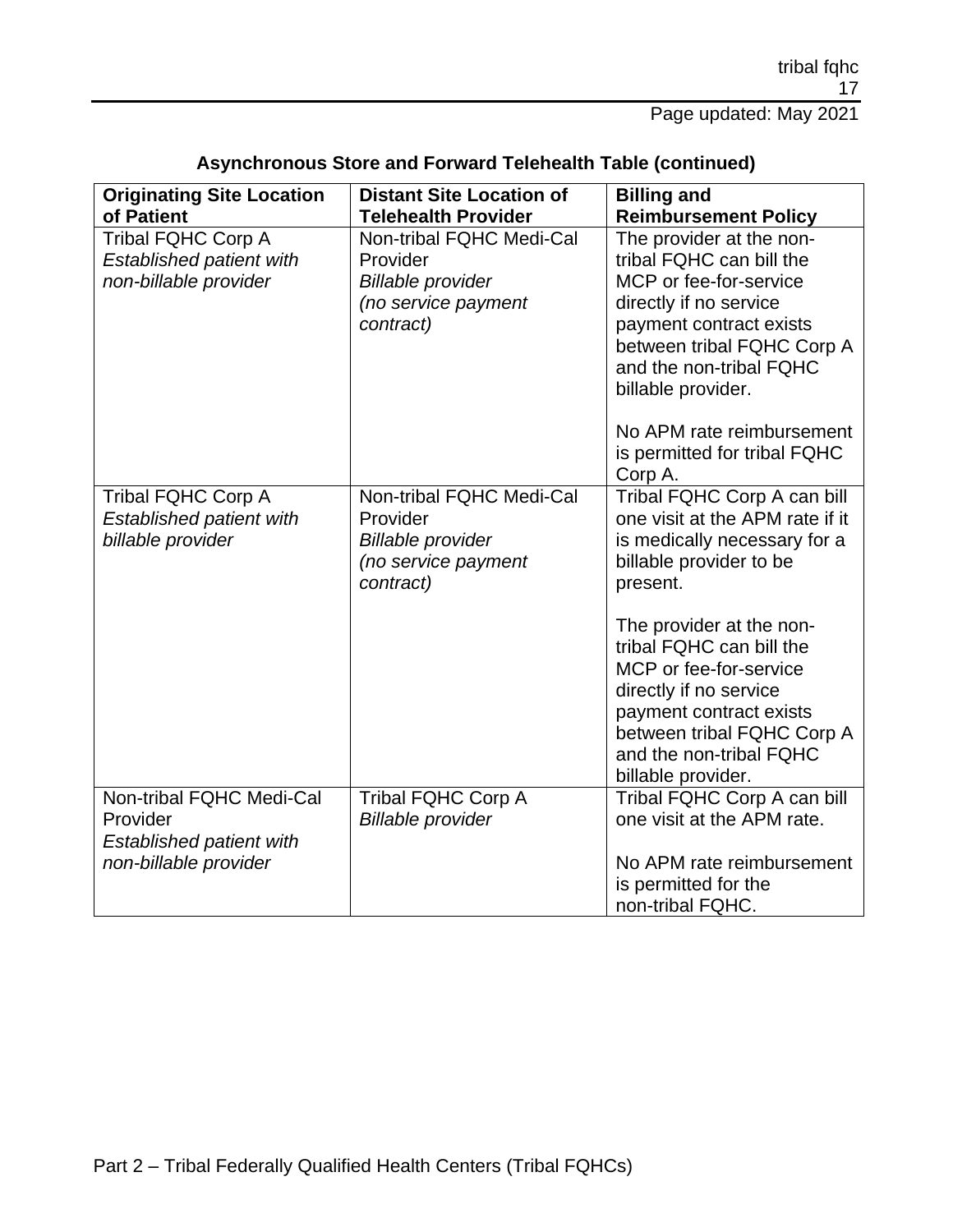| <b>Originating Site Location</b><br>of Patient                                                                                   | <b>Distant Site Location of</b><br><b>Telehealth Provider</b> | <b>Billing and</b><br><b>Reimbursement Policy</b>                                                                                                                                              |
|----------------------------------------------------------------------------------------------------------------------------------|---------------------------------------------------------------|------------------------------------------------------------------------------------------------------------------------------------------------------------------------------------------------|
| Non-tribal FQHC Medi-Cal<br>Provider<br><b>Established patient with</b><br>billable provider<br>(no service payment<br>contract) | <b>Tribal FQHC Corp A</b><br><b>Billable provider</b>         | The non-tribal FQHC can bill<br>the MCP or fee-for-service<br>directly if no service<br>payment contract exists<br>between tribal FQHC Corp A<br>and the non-tribal FQHC<br>billable provider. |
|                                                                                                                                  |                                                               | Tribal FQHC Corp A can bill<br>one visit at the APM rate.                                                                                                                                      |
| <b>Tribal FQHC Corp A</b><br><b>HHMS</b> established patient                                                                     | <b>Tribal FQHC Corp A</b><br><b>Billable provider</b>         | Tribal FQHC Corp A can bill<br>one visit at the APM rate.                                                                                                                                      |
| <b>Tribal FQHC Corp A</b><br><b>HHMS</b> established patient<br>with billable provider                                           | <b>Tribal FQHC Corp A</b><br><b>Billable provider</b>         | Only one site can bill one<br>visit at the APM rate.                                                                                                                                           |
| <b>Tribal FQHC Corp A</b><br><b>HHMS</b> established patient<br>with billable provider                                           | Tribal FQHC Corp B<br><b>Billable provider</b>                | Only one site can bill one<br>visit at the APM rate.                                                                                                                                           |

### **Asynchronous Store and Forward Telehealth Table (continued)**